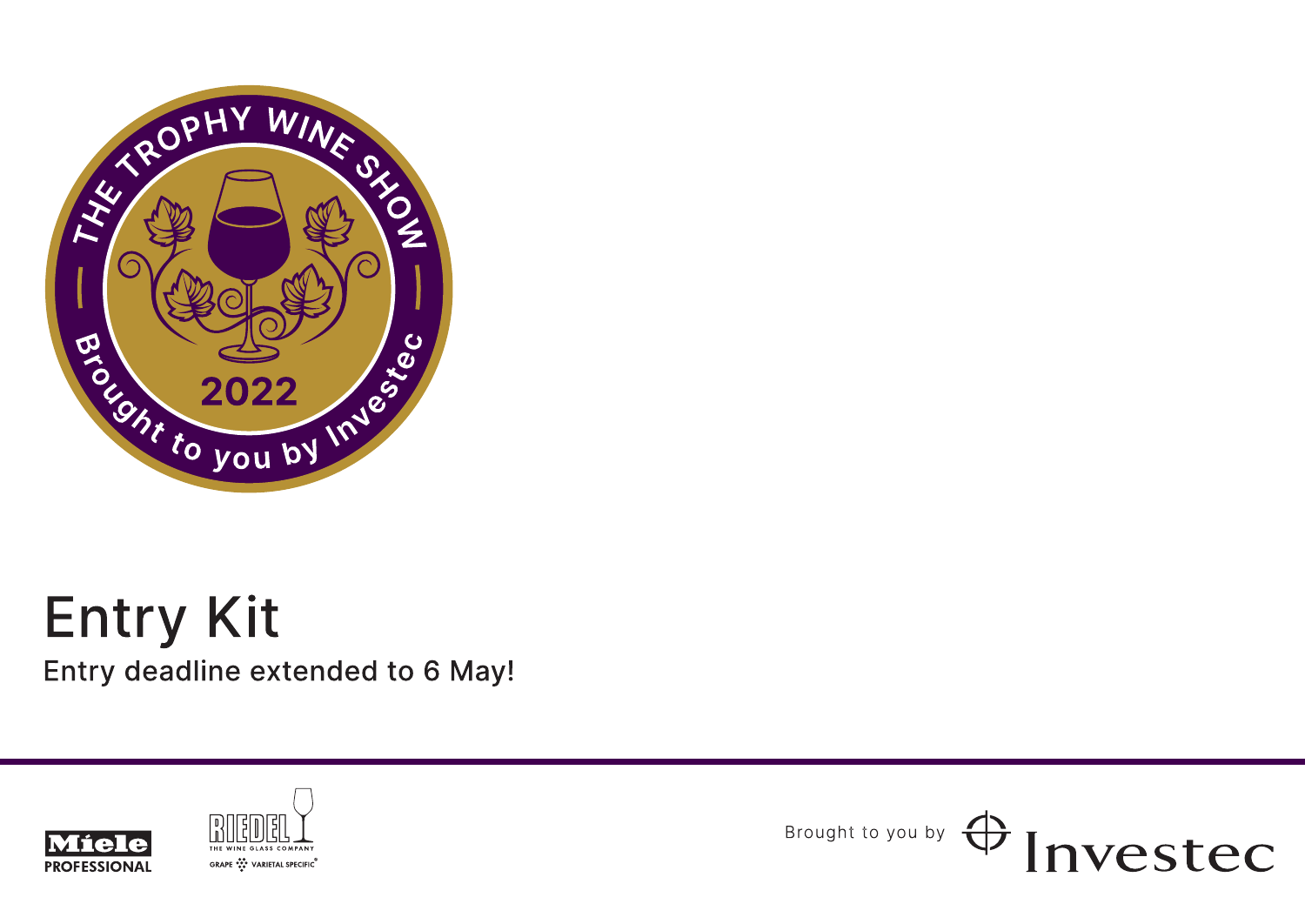# **THE TROPHY WINE SHOW 2022 – Brought to you by Investec**

# **THE SHOW AND HOW ITWORKS**

The Trophy Wine Show brought to you by Investec is South Africa's most authoritative wine competition. It is held in May or June every year and results are announced within <sup>a</sup> few weeks of the judging.

- -Panels comprise three judges (including one overseas juror) as well as an associate.
- - Scoring is based on <sup>a</sup> 100-point system where wines achieving 95 points or more are awarded gold medals, 90 to 94 silver medals and 85 to 89 bronze medals.
- - All gold medal winners are submitted to the trophy judging where all the panellists re-assess them from freshly opened bottles. Judges with producer interests are not in <sup>a</sup> position to influence the award of <sup>a</sup> medal or <sup>a</sup> trophy to their own wines.
- -The competition results are audited by Narinx De Klerk Chartered Accountants.

# **THE JUDGES**

**Michael Fridjhon**, South Africa's most respected wine authority, is the chairman of the Show judging panel of three international and at least six local judges.

- **1. Eric Goettelmann**–(France) Executive Sommelier of the Relais Bernard Loiseau Group, Burgundy, for past 20 years. Joined Paul Bocuse Restaurant, Lyon, for <sup>a</sup> period in 2020. Named Best Sommelier in France in 2018.
- **2. r Anthony Muelle** (California) Robert Parker's Wine Advocate reviewer, Advanced Sommelier and Wine Educator.
- **3.Anthony Rose** – (United Kingdom) Wine correspondent for The Independent and contributor to Decanter Magazine, The World of Fine Wine, The Real Review, The Financial Times How to Spend It and the Oxford Companion to Wine.

The local judges comprise <sup>a</sup> panel of winemakers, wine writers and wine buyers all with proven judging competence. They are Tongai Joseph Dhafana, Heidi Duminy CWM, Spencer Fondaumiere, Gynore Fredericks, Patson Mathonsi, JD Pretorius, François Rautenbach and Cathy van Zyl MW.

Associate judges (usually drawn from distinction graduates of the Michael Fridjhon Wine Judging Academy held in conjunction with the Graduate School of Business of the University of Cape Town) sit with each judging panel, participating in the tasting and the post-judging discussion, though their scores are not included in the final tally.

# **BENEFITS FOR PRODUCERS AND CONSUMERS**

- -The Show results receive extensive local and international coverage.
- - A programme of tastings, including public tastings in major centres and corporate tastings for the sponsor's clients – where the trophy, gold and silver medal-winning wines are presented – will follow the announcement of the results.
- The full list of medallists will be available on The Trophy Wine Show website and app and <sup>a</sup> programme presenting the best performing wines will be supported by <sup>a</sup> social media campaign.
- -Input from the judges, as well as scores and comments, are available to everyone who submits an entry.
- - Sale of medal-winning wines: In 2020 Port2Port was appointed the designated retailer for the show. Where necessary, on-boarding of vendors and distribution will be handled on behalf of Port2Port by Meridian Wine Distribution. For <sup>a</sup> year of three alcohol bans and almost no trading, the 2021 sales of over R600K for 3000+ bottles of medal-winning wines were significant.
- - Enhanced recognition of South Africa's cutting-edge producers, rewards for wines that appeal to international palates.
- -Feedback from judges at the Judges' Feedback session (a transcript is made available online).
- -Medal stickers facilitate quality wine identification in the increasingly confusing retail environment.
- $\bullet$  Results are communicated digitally on both the Show app and website, accessible via PC or mobile devices, to ensure information is available throughout the year, to the largest audience possible.

# **2022 DIARY**

#### **JUDGING**

 Deadline for the submission of entry forms, documentation **Extended to Friday 6 May!** Deadline for payment of fees on invoice<br>
Delivery of wine samples<br> **Delivery of wine samples**<br> **Delivery of wine samples Delivery of wine samples** Judging of the wines **Monday 13 to Thursday 16 June** The Judges' Feedback Session format will be confirmed in due course**.**

## **RESULTS**

 Announcement of the competition results: **Tuesday 5 July** A full set of results will be posted on the website. Visit www.trophywineshow.co.za

#### **ROADSHOW**

Public Tastings in Cape Town and Johannesburg will be announced in due course.

Final date for purchase of Show allocations: **Friday 5 August**

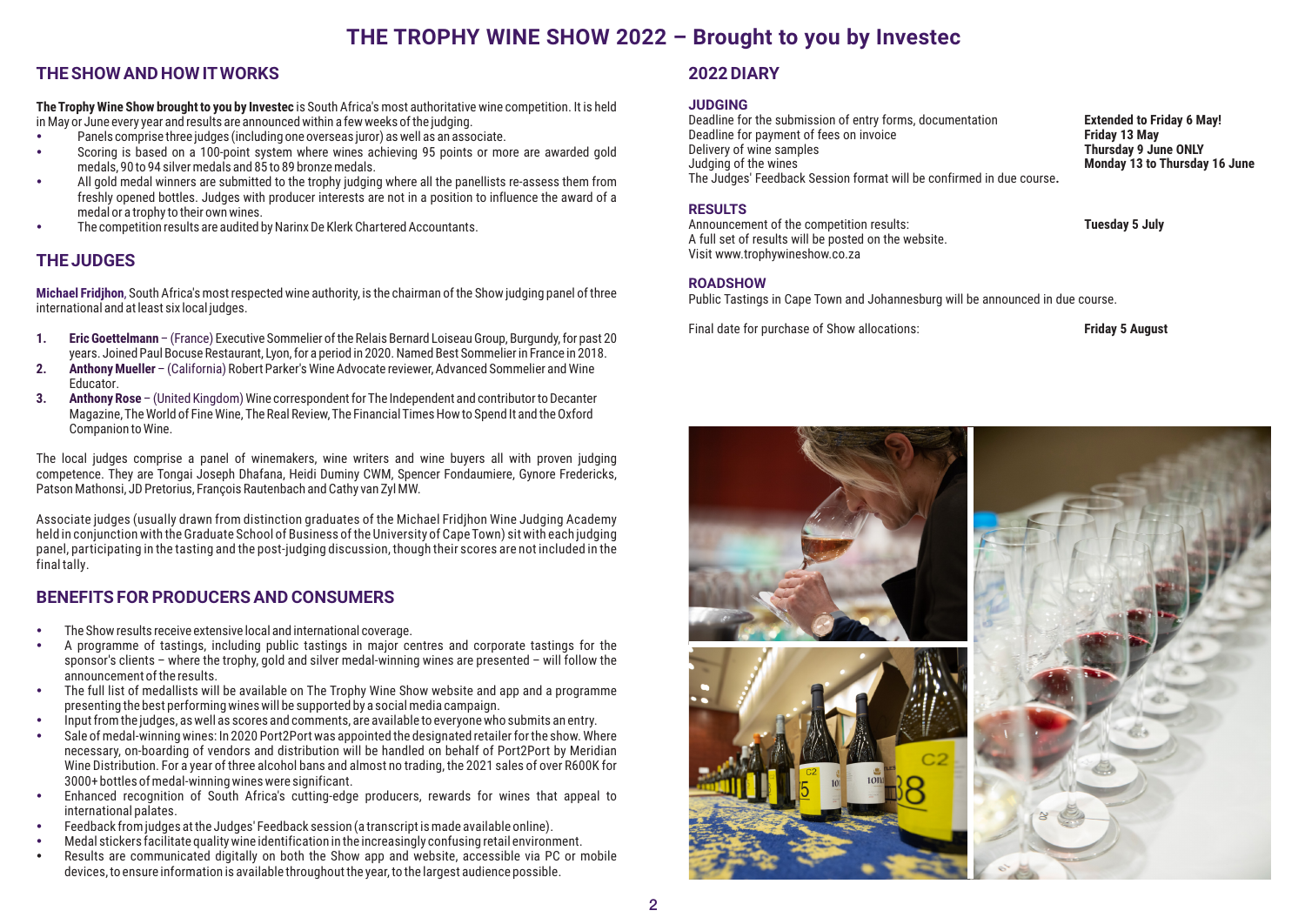# **COMPETITION ENTRY DATES**

**Extended to Friday 6 May!** <sup>=</sup> closing date for the submission of documentation (completed Excel entry form, certificates and copies of labels). Email to alex@outsorceress.co.za.

**13 May** <sup>=</sup> closing date for payment of entry fee.

**9 June ONLY** <sup>=</sup> date that entry samples will be accepted (wines to be delivered to The Westin Cape Town – Deliveries Loading Bay, Convention Square, <sup>1</sup> Lower Long Street, Cape Town, between 08:00 and 15:00 ONLY); <sup>6</sup> bottles per entry, boxes to be clearly marked.

# **ENTRY DOCUMENTS**

- 1.. The Trophy Wine Show 2022 Entry Form(s) (Excel format) to be completed in full. Incomplete and handwritten forms will NOT be accepted.
	- a. Please ensure that the wine name entered corresponds directly with the label.
	- b. If any wine was made by <sup>a</sup> previous winemaker and not by the current winemaker, please list the name of the past winemaker responsible for the vinification of the wine in question on the entry form where requested.
	- c. The analysis on Entry Form must correspond with the WSB 2a for each entry (i.e. Alcohol percentage must correspond directly with certificate).
	- d. Please clarify with the organisers any queries regarding class entries prior to submitting your entry.
	- e. Please submit entry form in Excel format (not PDF or any other version)

#### 2. Both WSB 2a and 4a certificates required. **Certification to accompany entry form**.

- a. Complete analysis must be included on WSB 2a to ensure the correct tasting sequence.
- b. If not available at time of entry, producers may supply the WSB 4a by the time of judging; if not available by time of judging please advise organisers.
- 3. **A copy of the wine label to accompany each wine entry.**
	- a. To assist the organisers with the precise name of wines for the potential of listings in publicity and on the Show app, please supply a copy of the wine label.
	- b. In the absence of <sup>a</sup> label (and WSB 4a certificate), please ensure that the wine name entered is precise.
- 4.Complete The Trophy Wine Show 2022 Entry Form Checklist and submit together with your Trophy Wine Show 2022 Entry Form(s) and supporting documentation to OutSorceress Marketing.

## **DELIVERY OF WINES**

- 1. Each entry to be packed in its own box (not included with other entries).
- 2. Wine samples/bottles to be clearly labelled.
- 3. Name of producer clearly indicated on each box.
- 4. NB: Seal codes must correspond with those indicated on final certification.
- 5. Delivery on 9 June between 08:00 and 15:00 ONLY, to The Westin Cape Town Deliveries Loading Bay, Convention Square, 1 Lower Long Street, Cape Town.

Please adhere to the time stated above **(deliveries will not be accepted by The Westin Cape Town on any other** 

#### **day).**

6. Delivery staff must adhere to COVID-19 Lockdown protocols: they must wear <sup>a</sup> mask (and gloves) and supply own trolleys.

# **CLASSES OF ENTRY**

- **Wines entered in single variety classes must contain at least 85% of that cultivar.**
- **Wines labelled as single varieties cannot be entered in blended classes.**
- **Wines branded with more than one varietal on the front label cannot be entered into single variety classes**

#### **White Wine**

- 1.1Sauvignon Blanc (Unwooded)
- 1.2Sauvignon Blanc (Wooded)
- 2Chardonnay
- 3Chenin Blanc
- 4 Semillon 5.
	- Niche White Varieties includes but is not limitedto: Cinsaut Blanc, Colombard, Clairette Blanche, Crouchen Blanc, Gewürztraminer, Grenache Blanc, Grenache Gris, Gruner Veltliner, Marsanne, Pinot Blanc, Pinot Gris, Riesling, Roussanne, Semillon Gris, Verdelho, Vermentino, Viognier and white wines made from single red variety (no visible tint).
- 6Sauvignon Blanc/Semillon Blend
- 7Other White Blend

#### **Rosé and Blanc de Noir**

- 8.1Rosé
- 8.2Blanc de Noir

#### **Red Wine**

- 9Cabernet Sauvignon
- 10Cabernet Franc
- 11Merlot
- 12Pinotage
- 13Shiraz/Syrah
- 14Pinot Noir
- 15 Niche Red Varieties – includes but is not limitedto: Carignan, Carménère, Cinsault, Gamay Noir, Grenache Noir, Malbec, Mourvèdre, Petit Verdot, Tannat, Tempranillo, Touriga Franca, Touriga Nacional and Zinfandel
- 16.1 Dry Red Blend containing at least 30% Pinotage (Cape Blend)
- 16.2Other Red Blend
- 17 Rhône-style Red Blend made (only) from two or more of the following varieties: Shiraz, Grenache Noir, Mourvèdre, Carignan, Counoise, Vaccarese, Terret Noir, Muscardin, Cinsault and with less than 15% white varieties of which Viognier, Marsanne, Roussanne, Picpoul and Clairette are permitted.
- 18. Bordeaux-style Red Blend made (only) from two or more of the following varieties: Cabernet Sauvignon, Cabernet Franc, Carménère, Malbec, Merlot, Petit Verdot

#### **Fortified Wine**

- 19.1White Muscat varieties (comprising at least 85%)
- 19.2Red Muscat varieties (comprising at least 85%)
- 19.3 Non-Muscats (more than 15% and less than 85% Muscat varieties)
- $20<sub>2</sub>$ Sherry
- 21.1Cape Ruby
- 21.2Cape Tawny
- 21.3LBV
- Cape Vintage/Cape Vintage Reserve 21. 4

#### **Dessert Wine (unfortified)**

- 22.1Natural Sweet
- 22.2Botrytis Wines (NLH)
- 22.3**Other**

## **Sparkling Wine**

- 23.Bottle Fermented (Méthode Cap Classique)
- 24.Other (tank fermented, carbonated)

#### **Boutique Class Wines**

The Show has <sup>a</sup> section for "Boutique Class Wines" for nondessert wines with <sup>a</sup> production volume of between 600 and 900 litres (not valid for Cape Port and dessert wines). Volume and availability criteria applicable to all wine entries apply to Boutique Class entries. Entrants should suffix the relevant class number with <sup>a</sup> "B" on their entry form, e.g. 3B for Chenin Blanc, 6B for Rhine Riesling, etc. for wines which are eligible for this Trophy (i.e. production volumes between 600 and 900 litres).

#### **Museum Classes**

The Show includes a section for "Museum Wines". Volume and availability criteria applicable to all other classes have been waived in terms of wines entered in the "Museum Classes" for dry white wines at least four years old and all other wines (including sparkling wines) at least eight years old. Entrants should suffix the relevant class number with an "M" on their entry forms, e.g. 2M for Chardonnay, 11M for Cabernet Sauvignon, 18.2M for Other Red Blend, etc.

#### **Organic Wines**

The Show includes a section for "Organic Wines". Volume and availability criteria applicable to all wine entries apply to Organic Wine entries. Entrants should suffix the relevant class number with an "O" on the relevant entry form, e.g. 15O for Shiraz. **N.B.** Certification from a recognised Organic/Biodynamic wines body must accompany the entry(ies).

#### **Old Vine Wines**

The Show includes a classification for old vine wines from certified heritage vineyards. Entrants should suffix the relevant class number with "OV" next to the wine entry on the entry form, e.g. 30V for Chenin Blanc. NB. Certified Heritage Vineyard certification must accompany the wine entry documentation.

For multiple supplementary classes of entry, suffix all additional letters, e.g. 15MO for Shiraz Museum Organic.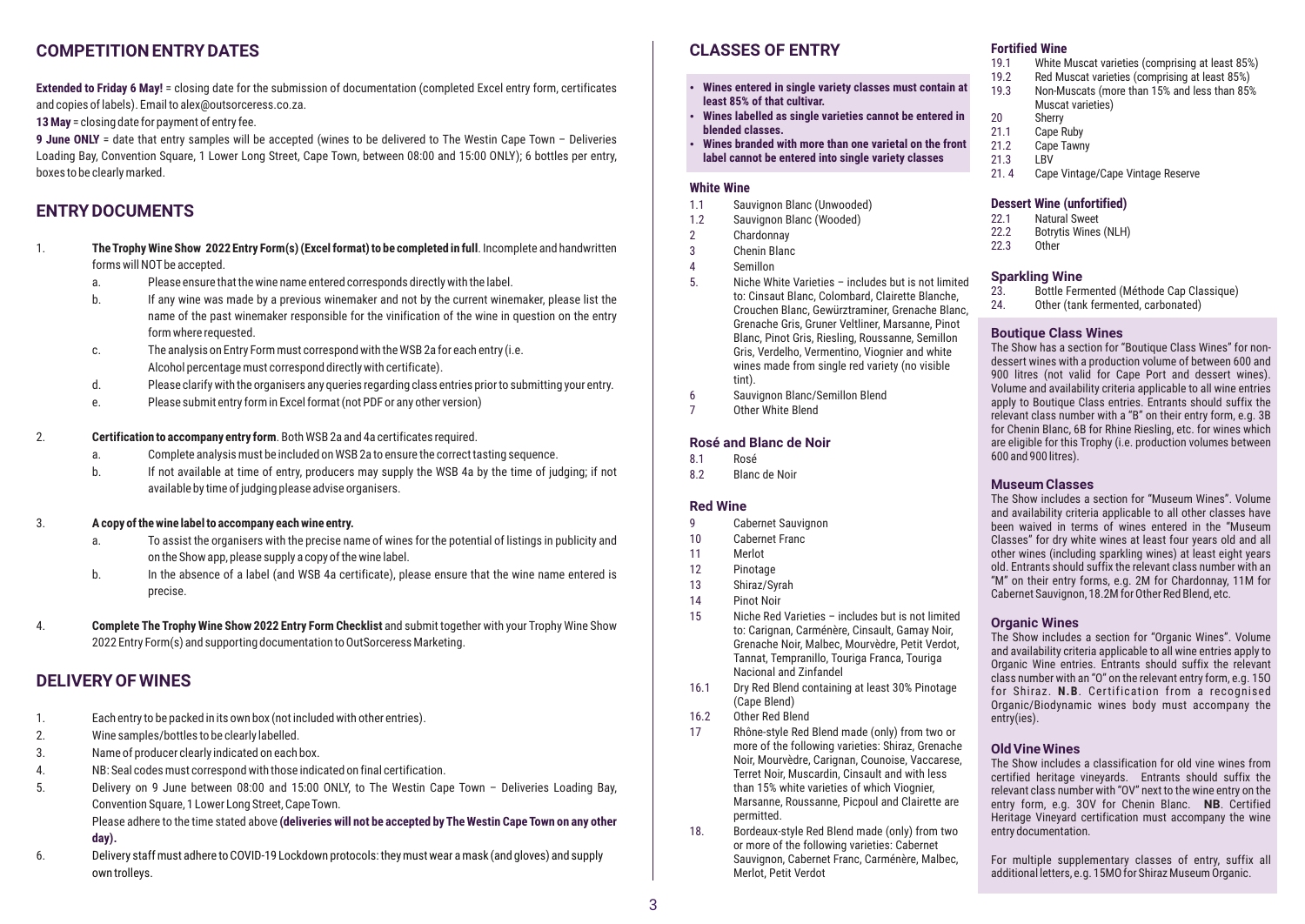# **COMPETITION RULES:** THE TROPHY WINE SHOW 2022 – Brought to you by Investec **3 IMPORTANT POINTS FOR YOUR ATTENTION! 2**

#### **Entry Procedures**

**1 Completed entry forms, certification documents (see rule 5) and copies of wine labels must be emailed to OutSorceress Marketing on or before Frida 6 May** y . Late submission of entry forms may be accepted at the discretion of the Show chairman. Payment of entry fees on invoice. Please indicate on the entry form if <sup>a</sup> Purchase Order No. is required.

**2 Entry samples (see rule 8) bearing full/complete labels (see rules 7 and 8) must be delivered to The Westin Cape Town – Deliveries Loading Bay, Convention Square,1 Lower Long Street, Cape Town, on 9 June between 08:00 and 15:00.** Late submission of wines will not be accepted.

**3 Certification documentation (WSB 2a MUST have full analysis on the certificate) must accompany the entry forms**. In the event of <sup>a</sup> producer wishing to enter <sup>a</sup> bottled wine that has not satisfied or cannot satisfy the certification criteria of the Wine & Spirit Board, the sample must be accompanied by an independent analysis and <sup>a</sup> letter explaining why certification cannot or has not been obtained – such submissions will beaccepted for judging at the discretion of the Show chairman. This notwithstanding, <sup>a</sup> submission must conform with the laws and regulations governing the production of wine in South Africa including, but not limited to, those detailed in the Liquor Product Act (Act 60 of 1989) and Health and Customs & Excise regulations. **Organic and Old Vine wine entrants must submit the relevant certification from the respective Organic or Certified Heritage Vineyards bodies.**

**4** A copy of the wine label must accompany each wine entry required to verify precise wine listings.

**5** All information given on entry forms must be subject to verification and the producer must undertake to make available the originals of the relevant records where necessary. **Medal-winning wines may be submitted to the Wine & Spirit Board and/or an independent laboratory for corroboration that the sample submitted for judging is identical to the wine as certified.**

**6 Only market-ready wines may be entered** – no tankor barrel-samples will be accepted; submissions must be in their final, bottled condition and should have received full certification from the Wine & Spirit Board (see rule 3).

**7 Entry samples (wines) must be labelled** with either the actual wine label or <sup>a</sup> computer label stating the correct name and vintage of the wine. Please do not stick anything else on the bottles. Bottle seal codes must correspond with final certification supplied.

**8 Entry samples should comprise 6 bottles of each wine entered, with each entry separately boxed and clearly labelled.** Each box containing the samples must clearly indicate the name of the producer and the words "The Investec Trophy Wine Show 2022".

**9** Wine may be entered only by the producer **Fee Payments** responsible for the brand. The producer in terms of this regulation shall mean <sup>a</sup> person, partnership, association, co-operative, company or corporate body producing wine or growing grapes and having the wine produced for him/her for the purpose of sale by wholesale or retail under the name or preferred business name of the producer as stated on the entry form.

#### **Volume Requirements**

**10** The minimum amount produced must be 600 litres (67 <sup>x</sup> 12 <sup>x</sup> 750ml cases or equivalent volume) in the case of all but dessert and port wines, for which the minimum production requirement is 450 litres.

**11 At least 30 cases <sup>x</sup> 12 <sup>x</sup> 750ml (20 cases for Boutique class; 126 litres for dessert /port wines) must be available at the cellar from the date of competition entry until 5 August (1 month after the results announcement).** This includes wine reserved for promotional purposes which may be deducted from the quantity in the event of the show organisers placing an order for it (see rules 12 and 13).\*

**12 All entrants must be able to supply up to (x 60 750ml) bottles (or equivalent volume) of each entry for the Roadshow, of which must be supplied free. This 36 applies to medal winners only, who will be advised during the week following the judging.**

**13 25 cases <sup>x</sup> 12 <sup>x</sup> 750 ml (half this volume for dessert / port wines; 15 cases for Boutique class) – or equivalent volume – is the minimum quantity of each wine that MUST be available for sale to the Showorganisers or their appointed agents at the trade price or the trade price applicable in the place of delivery** (this price to be specified on the entry form as "Price to Show"). **Producers must reserve this stock until close of business on 5 August even if <sup>a</sup> portion has been ordered by the show organisers or its agents before this date**, by which time the Show organisers or their appointed agent will have indicated whether they wish to exercise the right to take up some or all of this reserve – to be used either to supplement volumes made available for the sponsor's tastings, or to be marketed to enhance awareness of the Show and generate greater consumer demand for the Show's award-winning wines.

\* **Volume requirements are waived for entries in <sup>a</sup> "Museum Class"** (see Classes of Entry) for wines that are at least four years old in the case of dry white wine or at least eight years old in the case of all other wines including sparkling wines – entrants only need to submit <sup>6</sup> bottles (6 <sup>x</sup> 750ml or equivalent volume) for judging purposes, but no further requirements apply in terms of availability at the cellar after the Show, or to for Public tastings, or for purchase by the Show organisers for promotional purposes.

**14 The entry fee in the case of entry forms submitted by or before is R1875 6 May incl. VAT for each wine entered. 8 to 15 entries per cellar receive <sup>a</sup> discount of 5%; 16 and more, less 10%.** Upon receipt of invoice from Vinifera Pty Ltd., the full amount must be paid by EFT by 13 May to the following account: Vinifera (Pty) Ltd, Bank: Investec Bank Limited; Branch Code: 580105; Account No: 10013023132 Ref: Your invoice no. Proof of payment must be emailed to leeann@outsorceress.co.za NO CASH/CHEQUE PAYMENTS WILL BE ACCEPTED.

**15** Late submission of entry forms may be accepted at the discretion of the Show chairman A late fee will bewaived until 10 days prior to judging.

**16** Entries for which no payment has been made will be disqualified.

**17** Entry fees are not refundable.

#### **Bottle Stickers**

 **18** Entrants whose wines win <sup>a</sup> medal or trophy at the Show will be entitled, by way of appropriate stickers issued by the Show, to indicate their achievements on the bottles of such wines. **Such stickers may only be affixed to bottles originating from the same certification by the Wine & Spirit Board as the samples submitted to the Show judging panel.**

**19** The Trophy Wine Show 2022 Bottle Sticker order form will be emailed to successful entrants when theawards are announced and will also be available onwww.trophywineshow.co.za.

Deadline for bottle sticker orders: **will be advised in duecourse.**

**20** Entrants requiring bottle stickers in respect of medal- or trophy-winning wines can purchase these stickers from the Show organisers at **R495 (including VAT) per roll of 1000. Volume discounts are available for 10 and more rolls.** Bottle sticker orders can only be accepted in multiples of 1000.

**21** An invoice for stickers will follow receipt of order.

**22** Upon receipt of payment, bottle stickers will be available for collection or courier at an additional charge. **Declaration**

**23** Entrants declare in submitting wine for judging in the Show that such wine has been made strictly in accordance with the regulations pertaining to wine production in South Africa and that no flavourant (natural, nature-identical or artificial) has been used in its production.

**Entrants further declare that the samples submitted have been drawn from that portion of the stock identified by the WSB certification accompanying this entry and are in all respects identical to that stock.**In the event of any of the wine covered by this submission winning an award, entrants confirm that the stickers issued will only be applied to bottles from the same batch and bearing the identical WSB certification.

**24 The Trophy Wine Show brought to you by Investec** is committed to the principles of transparent ethical trading practices by the wine industry and all its stakeholders. Producers are accordingly requested to confirm their compliance to ethical trading practice in the declaration on the entry form.

#### **Judging Procedures**

**25** All entries will be judged in categories according to the variety and/or type of wine (the class) to which it belongs. The Show chairman may amend the class of entry of <sup>a</sup> submission if, in his opinion, the integrity of the competition will be best served by this amendment.

**26** In the event that less than 10 entries are received in <sup>a</sup> particular Class of Entry, the competition organisers reserve the right to move the entered wine into <sup>a</sup> broader grouping that incorporates the original class entered.

**27** The chairman of each judging panel – or failing him/her, the Show chairman – will attempt to achieve consensus between the members of the panel as to the score given to <sup>a</sup> particular wine.

**28** Submissions will be judged on <sup>a</sup> 100-point system and medals will be awarded on the following basis: Gold = 95 points or more (superlative, world class) Silver <sup>=</sup> 90 to <sup>94</sup> points (excellent, wine of distinction) Bronze <sup>=</sup> 85 to 89 points (good to very good).

**29** The gold medal winners in each class will be entered by the judging panels for the trophy selection.

**30** The Show chairman may be called upon by <sup>a</sup> panel chairman in the event of consensus not being reached in respect of <sup>a</sup> score awarded to <sup>a</sup> particular wine. In this event, the Show chairman will determine <sup>a</sup> score.

**31** All of the judges on the various panels will judge the trophy wine submissions, and the Show chairman will have <sup>a</sup> casting vote in the event of <sup>a</sup> deadlock on any decision regarding the awarding of <sup>a</sup> trophy.

**32** The Show chairman will have the authority to disqualify any submission that in his/her opinion does not fully comply with the competition regulations.